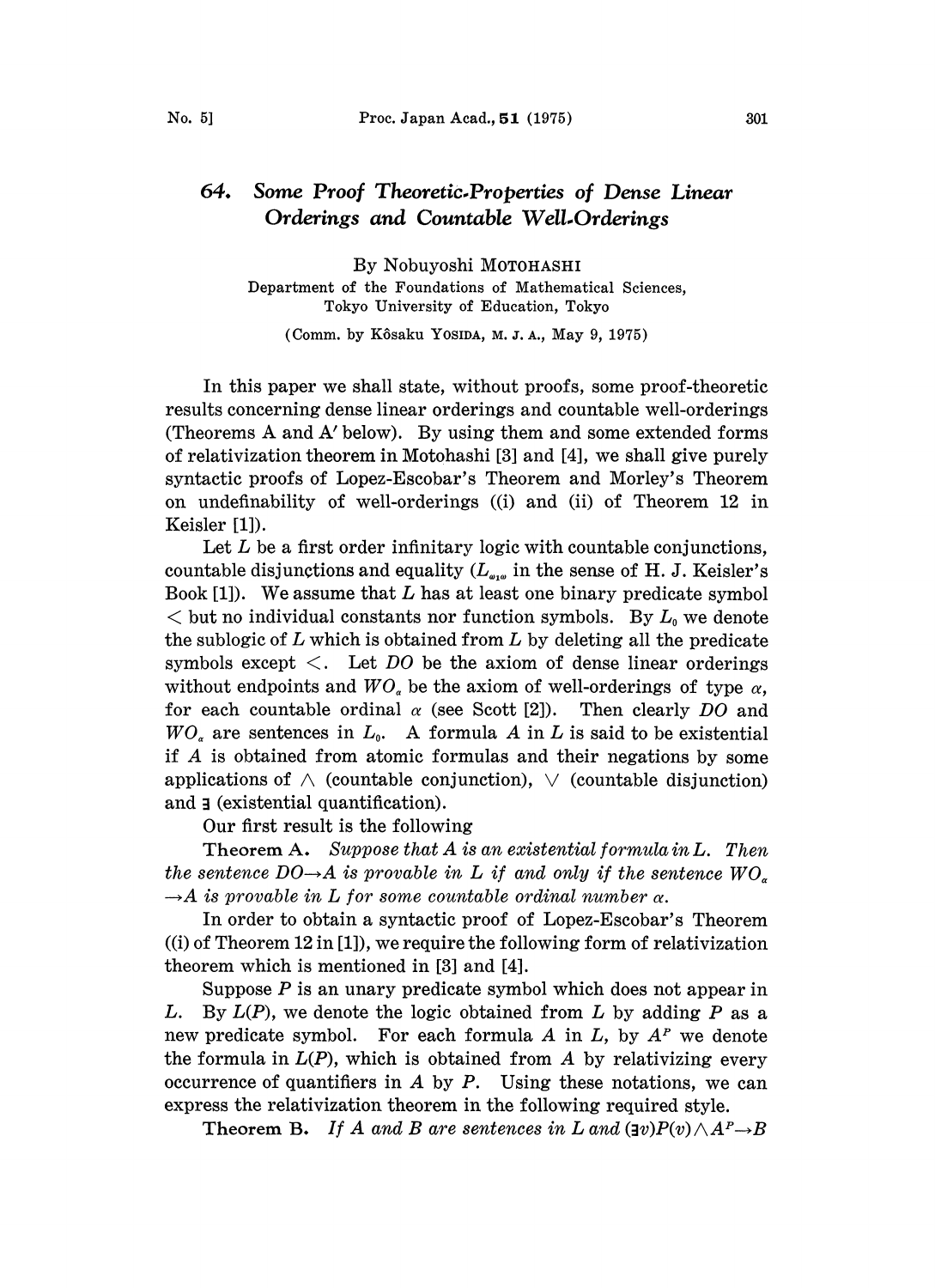is provable in  $L(P)$ , then there is an existential sentence C in L such that  $A\rightarrow C$  and  $C\rightarrow B$  are provable in L.

By using Theorems A and B, we have the following

Theorem C (Lopez-Escobar). Suppose that  $T$  is a countable set of sentences in L. Then  $(\exists v)P(v)$ ,  $DO<sup>p</sup>$ , T is consistent if and only if  $(v)P(v)$ ,  $WO<sub>x</sub><sup>F</sup>$ , T is consistent for every countable ordinal number  $\alpha$ .

**Proof.** (Iv) $P(v)$ ,  $DO<sup>p</sup>$ , T is inconsistent

 $\Longleftrightarrow$   $\leftarrow$   $(\exists v)P(v) \wedge DO^p \rightarrow \neg \wedge T$ 

 $\Longleftrightarrow$  -DO- $\rightarrow$ A and  $\vdash A \rightarrow \neg \land T$  for some existential sentence A

 $\Longleftrightarrow$   $\vdash WO_{a} \rightarrow A$  and  $\vdash A \rightarrow \neg \land T$  for some  $\alpha \leq \omega_1$  and existential sentence A

$$
\Longleftrightarrow \leftarrow (\exists v) P(v) \wedge WO^P_{\alpha} \rightarrow \neg \wedge T \text{ for some } \alpha \leq \omega_1
$$

 $\Longleftrightarrow$  (Iv)P(v), WO<sub>n</sub>, T is inconsistent for some  $\alpha < \omega_1$ . q.e.d.

On the other hand we require more delicate arguments to obtain a syntactic proof of Morley's Theorem. For each countable admissible set A, let  $L_A$  be the sublogic of  $L_{\alpha}$  restricted to A (cf. [1]). Note the fact that  $WO_{\alpha} \in L_{\mathcal{A}}$  for each  $\alpha$  in  $\mathcal{A}$ . Suppose that A is an existential formula in  $L$  and  $X$  a finite set of free variables such that every free variable in  $A$  belongs to  $X$ . We define the degree of existence of A and X (denoted by d.e.  $(A, X)$ ) by the following conditions:

(i) d.e. $(A, X) = 0$  if A is an atomic formula or its negation;

(ii) 
$$
d.e.(\bigvee_{i \in I} A_i, X) = \sup_{i \in I} d.e.(A_i, X);
$$
  
(iii)  $d.e.(\bigwedge_{i \in I} A_i, X) = (\sup_{i \in I} d.e.(A_i, X)) \cdot (n+1)$ , where  $n = \overline{X};$ 

(iv) d.e.(( $\exists v$ ) $A(v)$ ,  $X$ )=d.e.( $A(y)$ ,  $X \cup \{y\}$ )+1, where y is a free variable which does not belong to  $X$ .

Clearly  $d.e.(A, X)$  is a countable ordinal number. Furthermore if  $A \in \mathcal{A}$ , then d.e. $(A, X)$  is an ordinal number in  $\mathcal{A}$ . Note that d.e. $(A, X)$ =0 for each open formula A. Let  $d.e.(A) = d.e.(A, \phi)$  for each existential sentence A in L, where  $\phi$  is the empty set. Then we have the following lemma which is used in the proofs of Theorem A above and Theorem A' below.

**Lemma.** Suppose that A is an existential sentence in  $L_0$ . Then the sentence  $DO\rightarrow A$  is provable in  $L_0$  if and only if the sentence  $WO_{d.e.(A)} \rightarrow A$  is provable in  $L_0$ .

Also we require the following form of relativization theorem which is remarked by Mr. K. Shirai.

Theorem B'. If A and B are sentences in  $L_A$  and  $(\exists v)P(v) \wedge A^P$  $\rightarrow$ B is provable in  $L(P)_{\mathcal A}$ , then there is an existential sentence C in  $L_{\mathcal A}$ such that  $A\rightarrow C$  and  $C\rightarrow B$  are provable in  $L_A$  and every predicate symbol in C occurrs both in A and in B.

By using our Lemma and Theorem B' we have the following